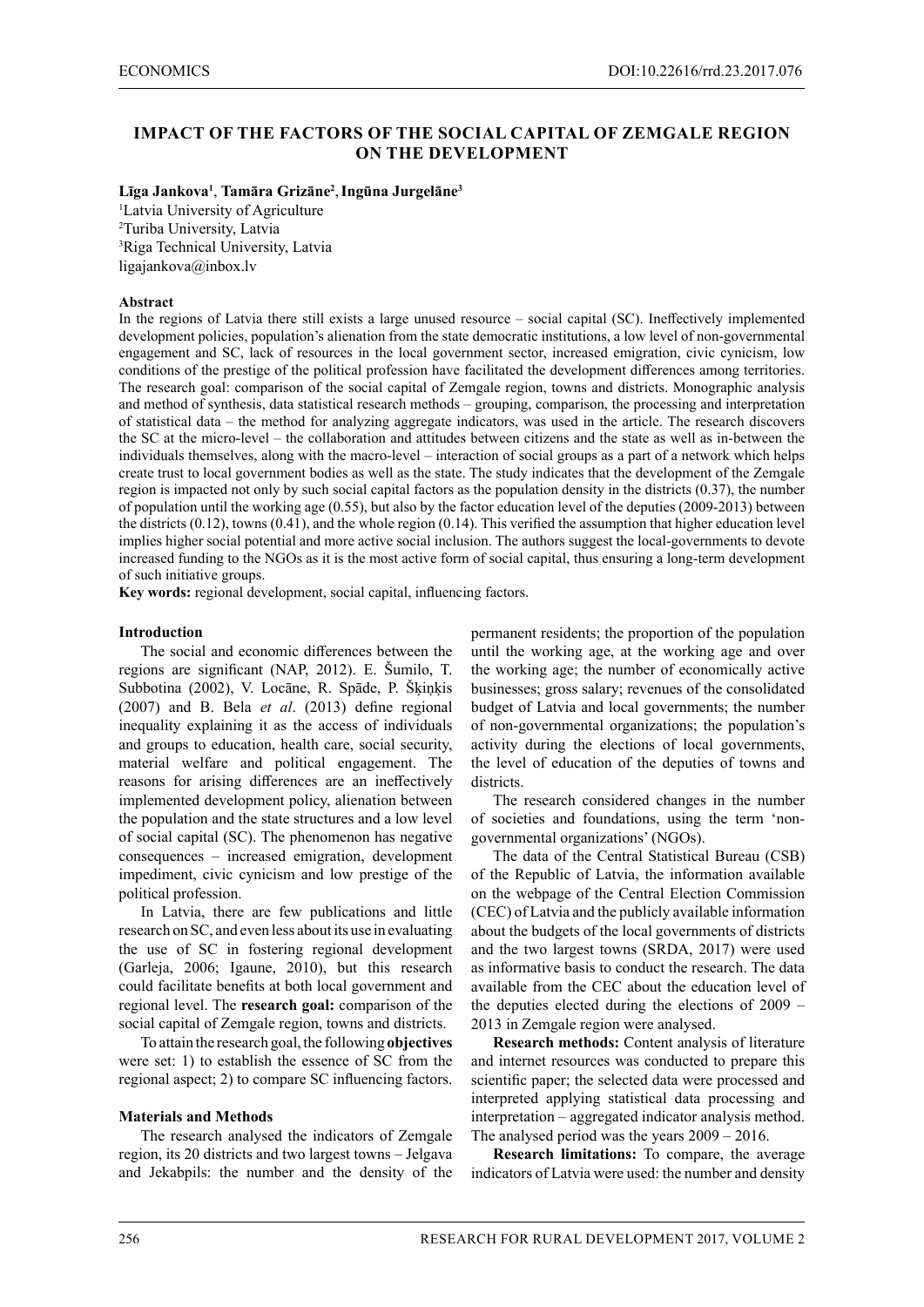of the permanent residents; the proportion of the population until the working age, at the working age and over the working age; the number of economically active businesses; gross salary; revenues of the consolidated budget of Latvia and local governments; the number of non-governmental organizations; the population's activity during the elections of local governments.

## **Results and Discussion**

## *The essence of social capital*

To evaluate the development nowadays the 'Model of Three Capitals' – human, financial and natural resources – is applied. V. Locāne, R. Spāde, P. Šiņķis (2007), E. Šumilo, T. Subbotina (2002), M. Pelše (2007), G. Becker (1998), E. Igaune (2010) and R. Garleja (2006) divide human resources into human capital and social capital. SC comprises the quality of human life – education, health care, culture, social integration – engagement of social groups into public, non-governmental and political organizations, civic initiatives. Both capitals supplement each other, interact and accumulate. L. Zīverte, I. Austers, Dz. Zilinska (2003), R. Putnam (1995), and F. Fukuyama (2001) define SC as the development of contacts between people and groups, or as to socially organize trust.

SC possesses the significant advantages given to an individual, a family or a group by better contacts (Zīverte, Austers, & Zilinska, 2003). In other words, it is a private and a social benefit and it can also be defined as a unified approach.

The authors' research emphasises the approach of social benefit. At the public level, SC is the people's ability to work together in groups and organizations to attain shared goals. SC refers to the characteristics of social organizations, such as trust (Putnam, 1995; Fukuyama, 2001).

These conclusions correspond to what is defined in the National Development Plan of Latvia 2014-2020 (NDP) – people who feel belonging to Latvia, who willingly live, work and establish families in their country and support their country through engaging in civic activities (NAP, 2012).

SC allows grouping it by the impact and the potential of the collaboration levels. The SC structure is divided in three groups: private, social and public. The levels of SC analysis are national, regional and local, out of which this research deals with all three: national, regional and local (district) levels.

Summarizing the opinions of the theoreticians J. Coleman (1988), S. Knack, P. Knifer (1997), G. Becker (1998), M. Woolcock, D. Narayan (2000), J. Moseley (2001), J. Manza (2006), M. Pelše (2007), E. Igaune (2010), J. Stiglitz (2012), P. Šķiņķis (2015), I. Vilka (2016) and R. Cimdiņa (2015), the authors

divided them based on similar SC characteristics which express the essence of SC, separating them into micro and macro levels, into SC impact and potential:

- at the micro level individuals' collaboration as a result of personal contacts, cooperation, formal and informal networks, trust in other individuals, businessmen, country and governance;
- at the macro level the result of social groups: engagement in public, non-governmental and political organizations and civic activities; trust in the government and local governance; responsiveness of social groups when establishing a strong mutually related network of groups.
- SC impacts: increase of public tolerance, public consolidation, economic development of territories, development and implementation of the action policy of the state and local governments, increase of the level of life of society.
- SC potential is the competences, skills and abilities possessed by an individual and groups. A correlation exists: the higher the level of knowledge, the higher social potential and the more active social engagement (Iyer, Kitson & Toh, 2005).

Researchers P. Šķiņķis *et al*. (2015), I.Vilka (2016), R. Cimdiņš (2015), V. Locāne, R. Spāde, P. Šiņķis (2007) and M. Pelše (2007) have used indicators to compare SC, dividing them into directly influencing and subordinate.

SC core indicators are: participation in various civic and social activities, political parties or groups, professional societies, unions and associations, public and religious organizations, work groups; participation in local governance; engagement in attracting funding; education indicators; ability to trust.

Indicators subordinated to SC impact are: the number of population, its changes, population density, the proportion of the population until the working age, unemployment rate, revenues of the local governments, economically active businesses, people's gross income, education of the decision-making and the executive authority of local governments, civic activity during elections, the number of NGOs.

# *Factors affecting social capital*

Analysing the SC subordinate indicators, the authors support the opinion of M. Bērziņš (2011) and E. Kļave, Šūpule (2015) that less developed regions are losing inhabitants, especially the young and the educated because workplaces are not offered (Bērziņš, 2011; Kļave & Šūpule, 2015).

The reduction of the population number and density may affect negatively the social capital of the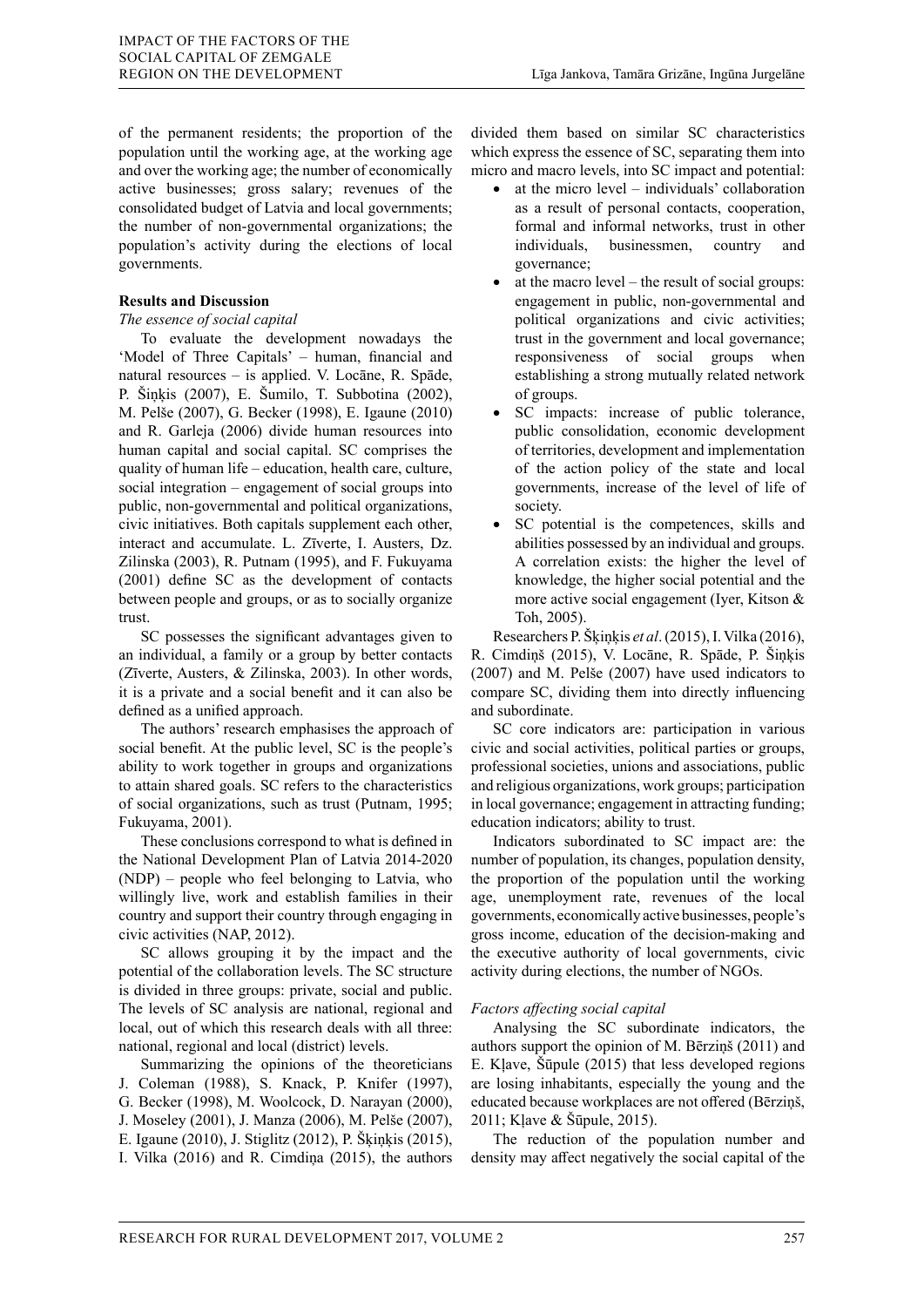Table 1

| Indicators/territories                           | Year | <b>Districts</b> | <b>Towns</b> | Region | Latvia  |
|--------------------------------------------------|------|------------------|--------------|--------|---------|
|                                                  | 2010 | 169              | 82           | 251    | 2 0 4 4 |
| Number of population (thous.)                    | 2016 | 159              | 79           | 238    | 1968    |
| Base increase, %                                 |      | -6               | $-4$         | $-5$   | $-4$    |
|                                                  | 2010 | 20               | 969          | 23     | 32      |
| Population density (people per km <sup>2</sup> ) | 2016 | 19               | 930          | 22     | 30      |
| Base increase, %                                 | $-5$ | $-4$             | $-4$         | -6     |         |
| Number of population until the working age       | 2011 | 14.4             | 14.4         | 16.5   | 14.2    |
| $(0-14)$ , %                                     | 2016 | 16.1             | 16.2         | 14.9   | 15.3    |
| Base increase, %                                 | 0.01 | 1.10             | 0.55         | 1.10   |         |
|                                                  | 2011 | 63.5             | 65.0         | 61.8   | 64.2    |
| Working-age population (15-64), %                | 2016 | 62.3             | 64.3         | 62.1   | 61.5    |
| Base increase, %                                 |      | $-1.2$           | $-3.2$       | $-2.2$ | $-2.7$  |
|                                                  | 2012 | 10.4             | 4.5          | 14.8   | 116     |
| Number of enterprises (thous.)                   | 2015 | 11.7             | 5.6          | 17.3   | 123     |
| Base increase, %                                 | 12   | 24               | 18           | 6      |         |
|                                                  | 2012 | 612              | 605          | 608    | 685     |
| Gross salary (EUR)                               | 2015 | 744              | 707          | 725    | 818     |
| Base increase, %                                 |      | 21               | 16           | 19     | 19      |

|  |  |  | Number and density of permanent residents in Latvia, Zemgale region and districts in 2010 – 2016 |
|--|--|--|--------------------------------------------------------------------------------------------------|
|--|--|--|--------------------------------------------------------------------------------------------------|

Source: authors' calculations, based on CSB.

territory, the attractiveness of the place of residence, the revenue of the local governments and the investors' interest. According to the CSB data (Table 1), since 2010 the number of permanent residents in Latvia has decreased by 4%. The largest reduction in the number of population in Zemgale districts was observed in Auce district – 14%, Jekabpils district – 12% and Pļaviņas district  $-11\%$ . In the future, it can create lack of labour force in establishing new enterprises or developing the existing ones. The population density in the districts of Zemgale region is by 37% lower than the average in Latvia, and it indicates the unactractiveness of the territories and low SC.

The age structure of the population characterises the potential of social and economic development, the employment development perspective, where SC is the influencer of the mentioned factors. The number of economically active population (Table 1) at the working age has reduced by 2.7% in total in Latvia. A faster reduction was observed in the towns of the region – Jelgava and Jekabpils. In districts, it was twice lower. The changes in the number of the working-age population are related to the population aging and emigration.

The number of population until the working age (Table 1) is the social potential of the future of the territory. In Latvia, Jelgava and Jekabpils it has increased on average by 1.1%, in Zemgale region – on

average by 0.55%. In the districts, the increase is very small  $-0.01%$ .

In the NDP 2014 – 2020, the development of entrepreneurship is linked with a sustainable growth of the territory and enhancing of SC and economic activity (NAP, 2012). SC is not used fully as a resource for promoting entrepreneurship. This corresponds with G. Ciemleja and N. Lāce's (2012) opinion, who associates SC with active management of businesses, competitiveness and sustainable development (Ciemleja & Lāce, 2012). High SC determines intercompany collaboration in the future, which should result in strong partner relationships.

The increase of the number of businesses (Table 1) in towns is related to the population number and density, which has allowed for the accumulation of larger SC, for the existence and development of entrepreneurs. In the districts, the number of businesses has increased by 18%, which exceeds the average indicators in Latvia three times. That indicates to the presence of SC, but not to sufficient SC in establishing new enterprises and workplaces.

An indicator of SC impact is gross salary (Table 1). The largest changes were observed in the districts of Zemgale region  $-21\%$ , and they indicate to a faster SC development than it is in the rest of Latvia. The business environment, workplaces, gross salary and budget revenues of local governments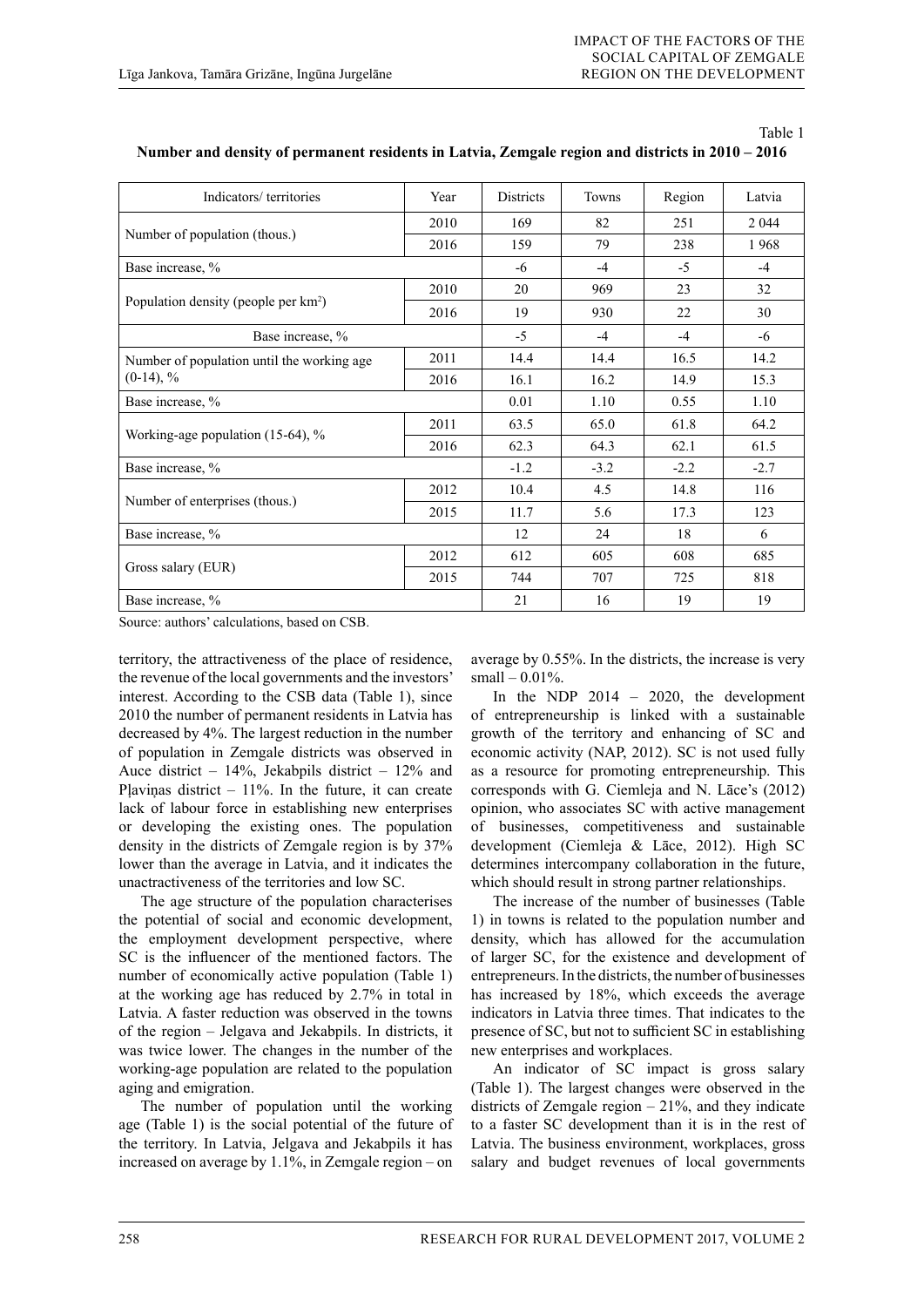Table 2

| Year/<br>indicator | Revenue of the state<br>consolidated budget,<br>bill. EUR | <b>Base</b><br>increase $(\% )$ | Revenue of the<br>consolidated budget of<br>local governments, bill.<br><b>EUR</b> | <b>Base</b><br>increase<br>$(\%)$ | Proportion of the revenues<br>of local governments in the<br>state budget $(\% )$ |
|--------------------|-----------------------------------------------------------|---------------------------------|------------------------------------------------------------------------------------|-----------------------------------|-----------------------------------------------------------------------------------|
| 2008               | 8.15                                                      | 100                             | 2.39                                                                               | 100                               | 29.4                                                                              |
| 2009               | 6.72                                                      | 83                              | 1.89                                                                               | 79                                | 28.2                                                                              |
| 2010               | 6.55                                                      | 80                              | 1.87                                                                               | 78                                | 28.7                                                                              |
| 2011               | 7.24                                                      | 89                              | 1.92                                                                               | 80                                | 26.6                                                                              |
| 2012               | 7.93                                                      | 97                              | 2.12                                                                               | 89                                | 26.8                                                                              |
| 2013               | 8.21                                                      | 101                             | 2.22                                                                               | 93                                | 27.0                                                                              |
| 2014               | 8.48                                                      | 104                             | 2.31                                                                               | 96                                | 27.2                                                                              |
| 2015               | 8.71                                                      | 107                             | 2.34                                                                               | 98                                | 26.9                                                                              |

**Revenues of the consolidated budget of Latvia and local governments in 2008 – 2015**

Source: authors' calculations, based on CSB.

are associated with the SC of state institutions. This corresponds with J. Grizāns' (2015) opinion that the competence and the capability of state and municipality institutions is important nowadays, and it is directly linked with the SC of regional and municipality governments.

The state and the local governments should provide a developed, reachable and attractive territory for their inhabitants. For a country and local governments to perform their functions, they possess a total of funds – budgets of local governments.

The total SC of Latvia has fostered the revenues of the state consolidated budget (Table 2), with the average annual income of 6%. The revenues of the consolidated budgets of local governments are insufficient. In 2015 they did not reach the level of the base year (2008). Their proportion in the total national budget is decreasing, which indicates inactive and poorly governed local SC.

The authors' observations coincide with J. Grizāns' (2015) opinion that the revenues of local governments are directly linked with the business environment in

the territory, with enterprises capable of operation, the development of the NGO sector and the SC possessed by the local government.

In the research of other authors, the development of a continuous dialogue between local governments and NGOs that would be present at all stages of the development of the action policy and would facilitate the development of the territory, is emphasised (Marsden, Eklund, & Franklin, 2004; Moseley, Cherrett, & Cawley, 2001; Kovách, 2000; Woolcock & Narayan, 2000).

The number of NGOs per 1000 inhabitants in Zemgale region and districts (Table 3) has increased 2.2-2.3 times. On average, in Latvia it has decreased by 20%. The authors consider that the increase of the NGO number is partly related to the offer of the EU Funds in 2014 – 2020. It coincides with the conclusion of B. Bela *et al*. (2013) that NGOs depend financially not on the membership fees, but on attracting resources of various Latvian and foreign funds, and when the funding is terminated, the organizations either limit or stop their operation (Bela, 2013).

Table 3

**Non-governmental organizations, population's civic activity during the elections of local governments in Latvia, Zemgale region and districts in 2009 – 2016**

| Indicators       |      | Public organizations per 1000<br>inhabitants | Base increase<br>$(\%)$ | Population's civic activity $(\%)$ |      | Base increase<br>$(\%)$ |
|------------------|------|----------------------------------------------|-------------------------|------------------------------------|------|-------------------------|
|                  | 2010 | 2016                                         |                         | 2009                               | 2013 |                         |
| <b>Districts</b> | 2.89 | 6.67                                         | 231                     | 51                                 | 42   | $-8.8$                  |
| Towns            | 2.80 | 6.45                                         | 230                     | 52                                 | 41   | $-10.7$                 |
| Region           | 2.86 | 6.52                                         | 228                     | 51                                 | 42   | $-8.9$                  |
| Latvia           | 1634 | 1316                                         | $-20$                   | 46                                 | 46   | $-0.1$                  |

Source: authors' calculations, based on ER, CEC.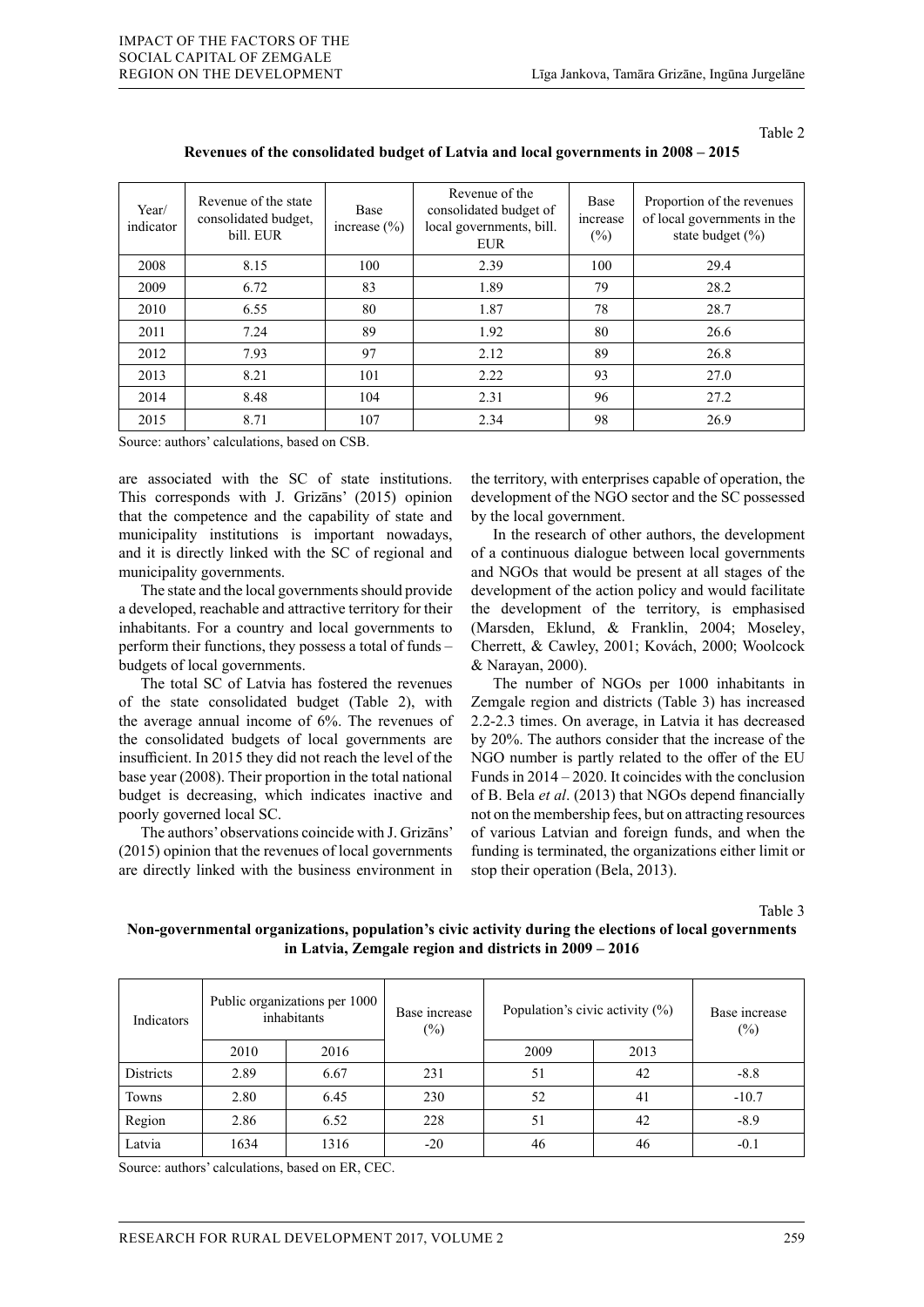Table 4

| Indicators | Index (year) |      |                          |
|------------|--------------|------|--------------------------|
|            | 2009         | 2013 | Difference in the period |
| Districts  | .46          | 1.58 | 0.12                     |
| Towns      | 1.51         | 1.92 | 0.41                     |
| Region     | 1.47         | 1.64 | 0.14                     |
| Average    | 1.48         | 1.71 | 0.23                     |

# **Comparison of the indices of the education level of the deputies of Zemgale region, towns and districts in 2009 – 2013**

Source: authors' calculations, based on CEC.

The voter activity approves the civic activity and the population's belief that when they go to elections, it is in their power to change something. The population's engagement in the elections of local governments in 2009 and 2013 (Table 3) has decreased between  $8.8 - 8.9\%$ ; in towns it is 10.7%. The lowest voter proportion was observed in 2013 elections of local governments in Bauska – 33%, the largest was in 2009 elections in Skriveri – 55.3%. The level of the voter activity characterises a poor presence of SC, distrust in the local power and feebleness in influencing decisions. Comparing the number of programmes submitted for the election of local governments, a decrease between 18 – 20% was observed, which approves of insufficient population's engagement and low SC.

M. Pelše (2007) considers that territorial development is directly linked with the SC possessed by the executives and the administration. The authors agree with the opinion that it is exactly the decision-<br>their g making and the executive authority that have to understand the importance of SC and have to enhance skills populations, it is in the population of the population of the population of the population of the population of the population of the populations, it is in the pop it. Whereas, the SC potential is directly linked with social education, and in the research the SC possessed by the which decision-making authority of the local governments 3. Core in was compared. the voter activity characterises a power presence of SC, distrust in the local power and feebleness in influencing in influencing in influencing in influencing in influencing in influencing in influencing in influencing in

The index of the total SC potential or the index of the programmes submitted for the election of the election of the election of the election of the election of the election of the election of the election of the election the education level was calculated for the decisionmaking authority of Zemgale region, towns and local 4. The la governments. According to Likert scale (Nachmias, agovern 2005), 100% will be achieved if the characterising and ch value is 2. The weight coefficient of the component the government indicators of the index is 1 for secondary and secondary vocational education and 2 for higher education. 
the potential or the state for the state for the state for the state for the state for the state for the state for the state for the state for the state for the state for t

The model of the standardization method for the and di territorial development index designed by the Latvian territor Statistical Institute (Cimdiņš, 2015) was applied in the calculation. It determines that the values characterising of the Institute (Community Community Community Community Community) was applied in the values characterising the education. It determines that the values characterising the education. It determines the education level of the dec and contract the decision-making authority standardised with particular weight coefficients are all numbers aggregated according to the formula (Formula (1):

$$
t = \frac{x - \acute{x}}{s} \tag{1}
$$

Jelgava and Jekabpils towns demonstrated a faster increase of the SC potential – level of education – of the decision-making authority (Table  $4$ ) – 0.41.

The situation differs in the districts where the average increase is 0.12 and changes can be evaluated as insignificant, and they characterise the SC potential of the elected deputies. None of the local governments demonstrated the highest level of SC potential, i.e. 2. There is a need for new local leaders who possess a competence to solve socially important issues. The SC quality of the decision-making authority threatens the local territorial development. There is a need for the increase of SC potential.

## **Conclusions**

- 1. The essence of SC is related to private and social benefits: 1) at the individual level – better mutual contacts; 2) at the public level – people's ability to work in a group and in organizations to attain their goals.
- 2. SC potential is the competences, knowledge and skills possessed by an individual and groups. High social engagement is directly linked with SC, which depends on the level of education.
- 3. Core indicators and subordinate indicators are used to measure SC. Core indicators demonstrate the presence of SC, subordinate – the impact of SC.
- 4. The lack of SC influences the income of local governments and households, social differences and changes in the population number, weakens the governance of municipalities and fosters crime.
- 5. The observed SC factors: 1) The decrease of the population number and density in towns and districts has affected negatively SC of the territory, which in the future can reduce the overall attractiveness of the territory, budget revenues of the local governments and investors' interest, create lack of labour force; 2) the decreasing number of the working-age population reduces: the total SC of the territory, the number of choices for regional and local leaders; 3) the little increase of the number of population until the working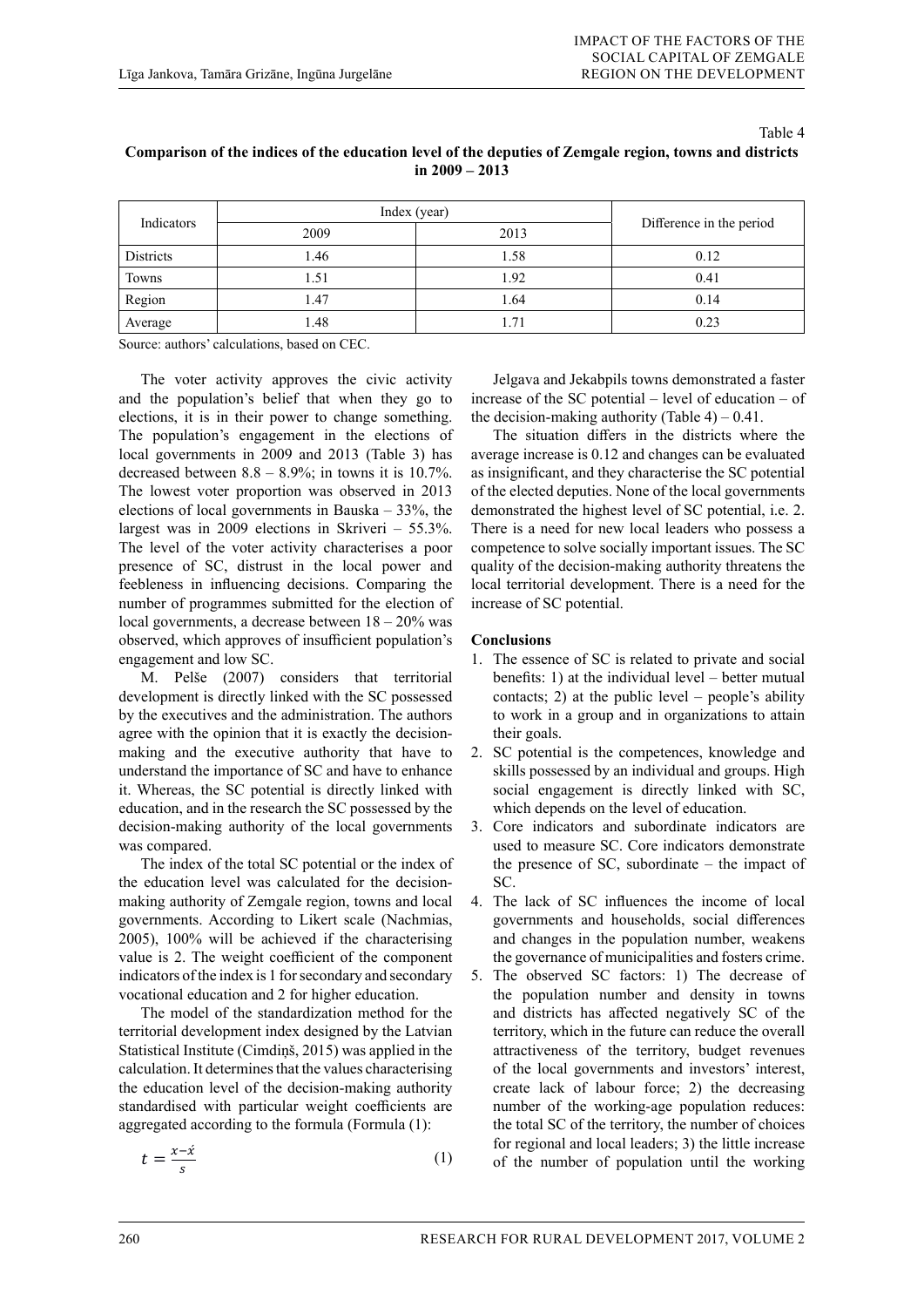age can create even more significant lack of SC and can foster development differences among districts and towns in the future; 4) the increase of the number of enterprises in the towns and districts of Zemgale region is between 18 – 24%, and it has allowed SC to accumulate, the businesses to exist and develop. SC is not fully used in the development of new enterprises; 5) the average population's engagement in the election of local governments in Zemgale region, towns and districts has decreased and points to an insufficient and poor presence of SC; 6) NGOs depend financially not on the membership fees, but on attracting resources of various Latvian and foreign funds. When funding is terminated, the organizations either limit or stop their operation; 7) the SC quality of the decision-making authority threatens the local territorial development. There is a need for the increase of SC potential.

- 6. The authors suggest local governments of districts should more actively support NGOs, allocate municipality or state funding to the sustainable operation of NGOs, similarly as it currently happens when financing political parties.
- 7. Summarising and comparing statistical indicators about SC core and subordinate indicators, it is concluded that in particular analysed categories the indicators are insufficient. Local governments should foster the dialogue with the social groups of society, should improve the population's engagement in making decisions required for society and should enhance SC potential and activity. Results beneficial for development can be reached only through working collaboratively.

## **References**

- 1. Becker, G. (1994). *Human Capital.* (3rd.ed.). Chicago, USA: University of Chicago Press.
- 2. Bela, B., Rasnača, L., & Niklass, M. (2013). Pārskats par tautas attīstību 2012/2013 (Overview of the development of the people). Sociālo un politisko pētījumu institūts, Latvijas Universitāte. Retrieved January 15, 2017, from: http://www.szf.lu.lv/fileadmin/user\_upload/szf\_faili/Petnieciba/sppi/tautas/TAPmakets2013\_ar\_vaaku.pdf. (in Latvian).
- 3. Bērziņš, M. (2011). *Iedzīvotāju ģeogrāfiskās mobilitātes loma suburbanizācijas norisēs Latvijā* (Geographical mobility of citizens in the sub urbanisation process in Latvia). Promocijas darbs. Rīga, Latvija: Latvijas Universitāte. (in Latvian).
- 4. CEC. Centrālās vēlēšanu komisija (The Central Election Commission) (2017). Retrieved January 15, 2017, from: https://www.cvk.lv/pub/public/. (in Latvian).
- 5. Ciemleja, G., & Lāce, N. (2009). Sociālā kapitāla loma uzņēmuma apgrozāmo aktīvu pārvaldībā (The role of the social capital of the company's current asset management). *RTU Zinātniskie raksti*. Nr.19, 18 – 27. lpp. (in Latvian).
- 6. Cimdiņš, R. (2015). *Teritoriju sociālais potenciāls: novērtēšanas iespējas un nozīme attīstības plānošanā* (Area social potential: assessment of opportunities and the importance of the development planning). Promocijas darbs. Rīga, Latvija: LU. (in Latvian).
- 7. Coleman, J.S. (1988). Social Capital in the Creation of Human Capital. *The American Journal of Sociology*, 94, S95 – S120.
- 8. CSB. Central Statistical Bureau of Latvia (2017). Databases. Retrieved January 15, 2017, from: http:// www.csb.gov.lv/dati/statistikas-datubazes-28270.html.
- 9. ER. Uzņēmuma reģistrs (Company register). (2017). Retrieved January 15, 2017, from: http://www.ur.gov. lv/statistika.html?a=1091. (in Latvian).
- 10. Fukuyama, F. (2001)*. Social capital, civil society, and development.* Third World Quarterly, 22(1), 7 20.
- 11. Garleja, R. (2006). *Cilvēkpotenciāls sociālā vidē (The Human Potential of Social environment)*. Riga, Latvija: RAKA. (in Latvian).
- 12. Grizāns, J. (2015). *Uzņēmējdarbības vides konkurētspēja Latvijas pilsētās un tās paaugstināšanā piemērojamie instrumenti* (The competitiveness of the business environment in Latvia's cities and the applicable instruments). Promocijas darbs. Rīga, Latvija: RTU. (in Latvian).
- 13. Igaune, E. (2010). *Sociālā kapitāla izmantošanas iespējas Pierīgas reģionā* (Possibilities of using social capital in Riga region). Promocijas darbs. Jelgava, Latvija: LLU, ISBN 978-9984-861-01-2. (in Latvian).
- 14. Iyer, S., Kitson, M., & Toh, B. (2005). Social Capital, Economic Growth and Regional Development Regional Studies, Vol. 39(8), 1015 – 1040.
- 15. Kļave, E., & Šūpule, I. (2015). Re-emigrācijas politika Latvijā: re-emigrantu perspektīva (Return migration policy in Latvia: the perspective of returnees*). LU Raksti*, 808. sēj., Socioloģija, 32 – 51.lpp. (in Latvian).
- 16. Knack, S., & Keefer, P. (1997). Does Social Capital Have an Economic Payoff? A Cross-Country Investigation. *The Quarterly Journal of Economics.* Vol. 112(4) (Nov., 1997), pp. 1251 – 1288.